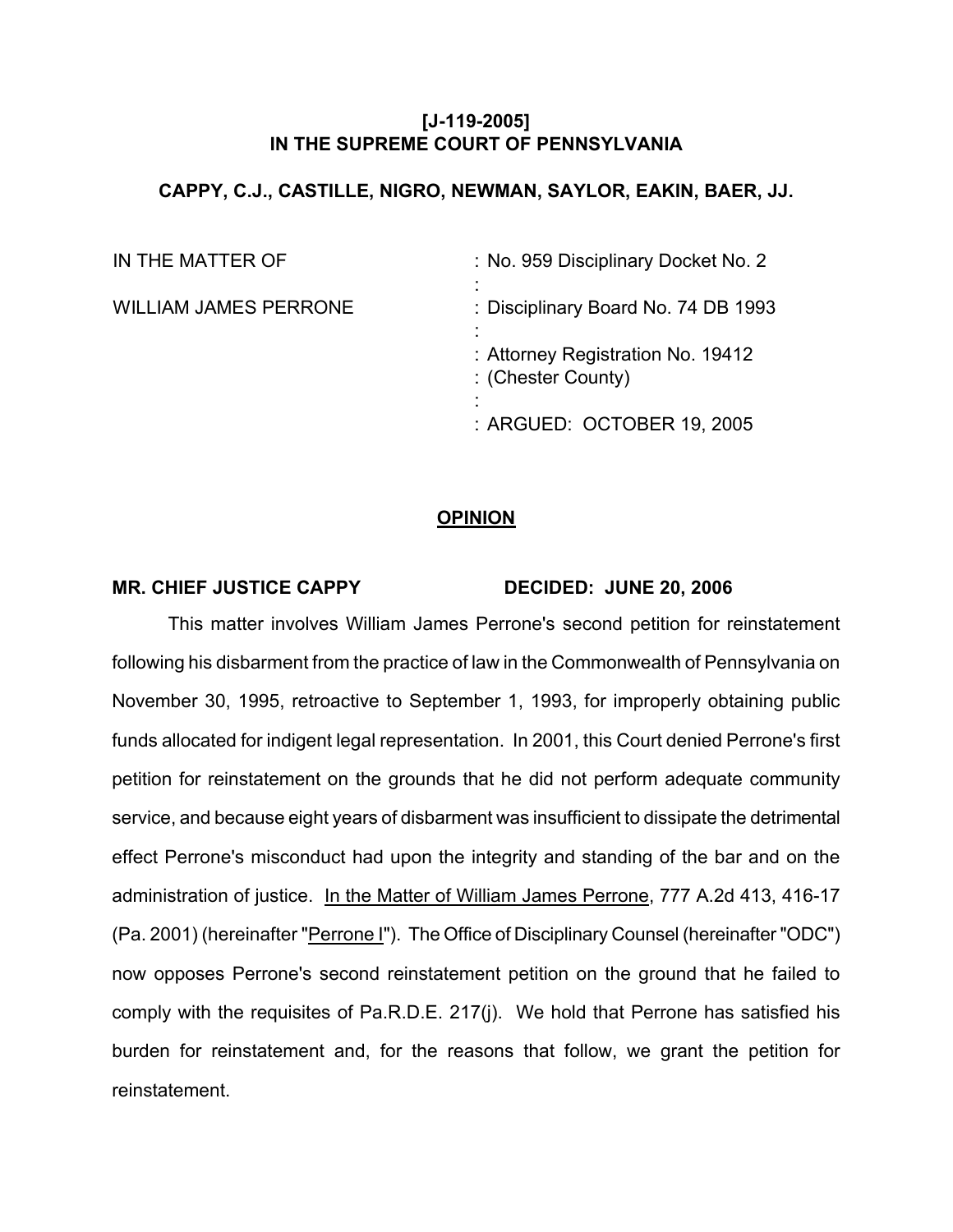Perrone's disbarment was based on his convictions of theft by deception, tampering with public records or information, securing execution of documents by deception, and unsworn falsification to authorities. Perrone's convictions arose from his filing of false fee petitions as court-appointed counsel for indigent criminal defendants in Philadelphia County from 1990 through 1992. He has complied with all conditions of his five-year term of criminal probation and has made complete restitution.

While disbarred, Perrone performed paralegal work for various attorneys. He received his assignments from a licensed attorney, performed most of the work at his home, and submitted the completed work to the attorney for review. Perrone did not hold himself out as an attorney, did not give legal advice to the clients for which the work was performed, and had no improper contact with such clients.

Perrone filed the instant petition for reinstatement in 2003. Before the Hearing Committee, ODC opposed the petition primarily on the following two grounds: (1) that Perrone's performance of legal services at his home office violated Rule 217(j)(4)(ii) because he was not performing the law-related services from an office that was staffed on a full-time basis by a supervising attorney; and (2) that Perrone did not file a notice of employment as required by Rule 217(j)(5) until after ODC expressed its concern with his failure to abide by the rule. In his reinstatement questionnaire, Perrone did not answer the questions regarding compliance with Rule 217(j), but instead indicated that the questions did not apply to him.<sup>1</sup>

(continued…)

 $1$  The relevant provisions of Rule 217(j) state:

<sup>(</sup>j) A formerly admitted attorney may not engage in any form of law-related activities in this Commonwealth except in accordance with the following requirements: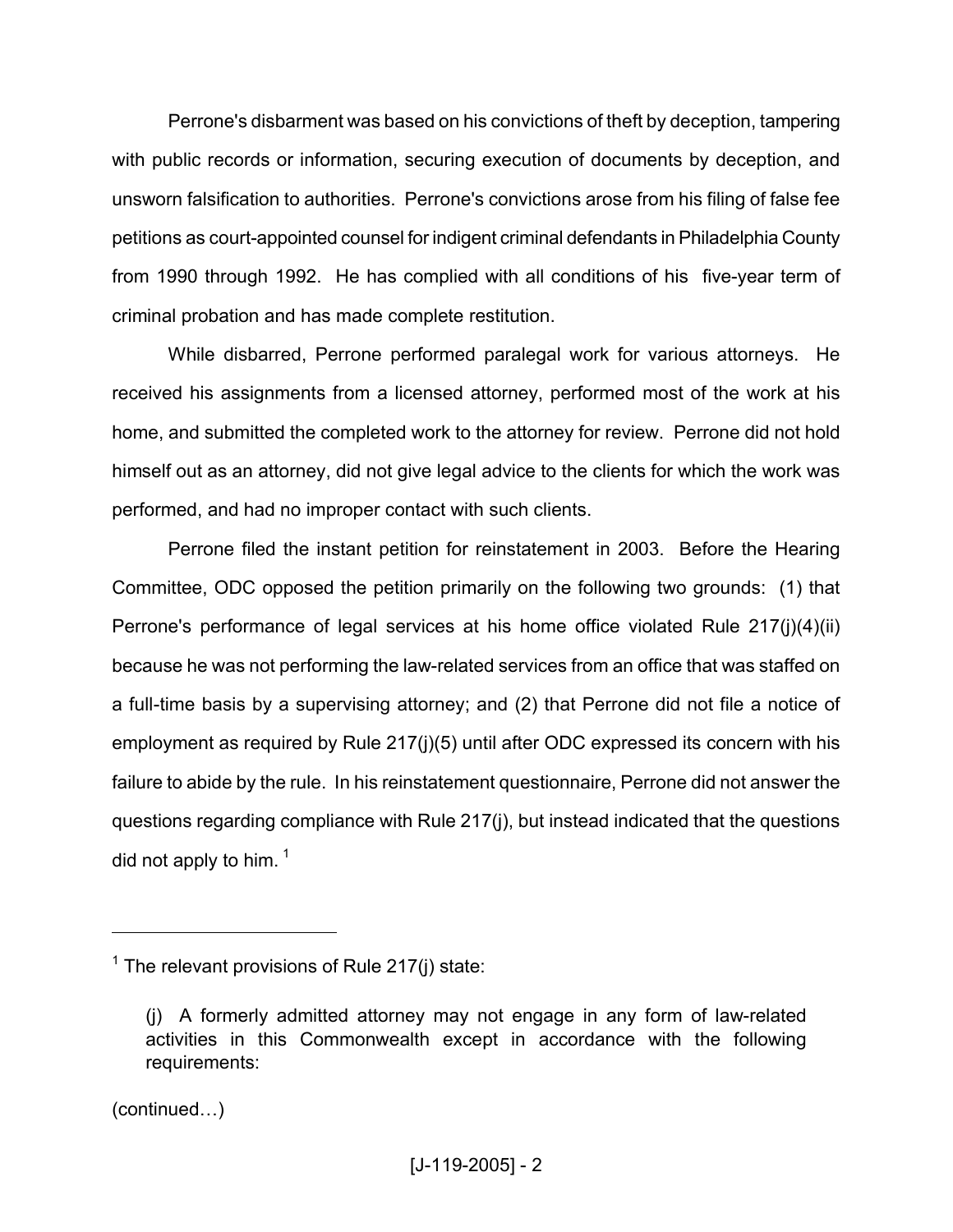The Hearing Committee agreed with ODC and concluded that Perrone's performance of law-related services from his home office violated Rule 217(j)(4)(ii) because that office was not staffed on a full-time basis by a supervising attorney and violated Rule 217(j)(4)(i) because he was associated with the same office on or after the date when the acts which resulted in his disbarment occurred.<sup>2</sup> It further found that he violated Rule 217(j)(5) in the years 2001 through 2003 because he failed to file a notice of employment with the Disciplinary Board (hereinafter "Board"), which identified his supervising attorney

(4) Without limiting the other restrictions in this subsection (j), a formerly admitted attorney is specifically prohibited from engaging in any of the following activities:

\* \* \*

\* \* \*

(ii) performing any law-related services from an office that is not staffed, on a full time basis, by a supervising attorney;

(5) The supervising attorney and the formerly admitted attorney shall file with the Disciplinary Board a notice of employment, identifying the supervising attorney, certifying that the formerly admitted attorney has been employed and that the formerly admitted attorney's activities will be monitored for compliance with this subsection (j). The supervising attorney and the formerly admitted attorney shall file a notice with the Disciplinary Board immediately upon the termination of the employment of the formerly admitted attorney.

Pa.R.D.E. 217(j)(1), (j)(4)(ii), and (j)(5).

 $2$  ODC does not rely on this latter ground in its filings in this Court.

<sup>(…</sup>continued)

<sup>(1)</sup> All law-related activities of the formerly admitted attorney shall be conducted under the direct supervision of a member in good standing of the Bar of the Commonwealth who shall be responsible for ensuring that the formerly admitted attorney complies with the requirements of this subsection (j). If the formerly admitted attorney is employed by a law firm, an attorney of the firm shall be designated by the firm as a supervising attorney for purposes of this subsection.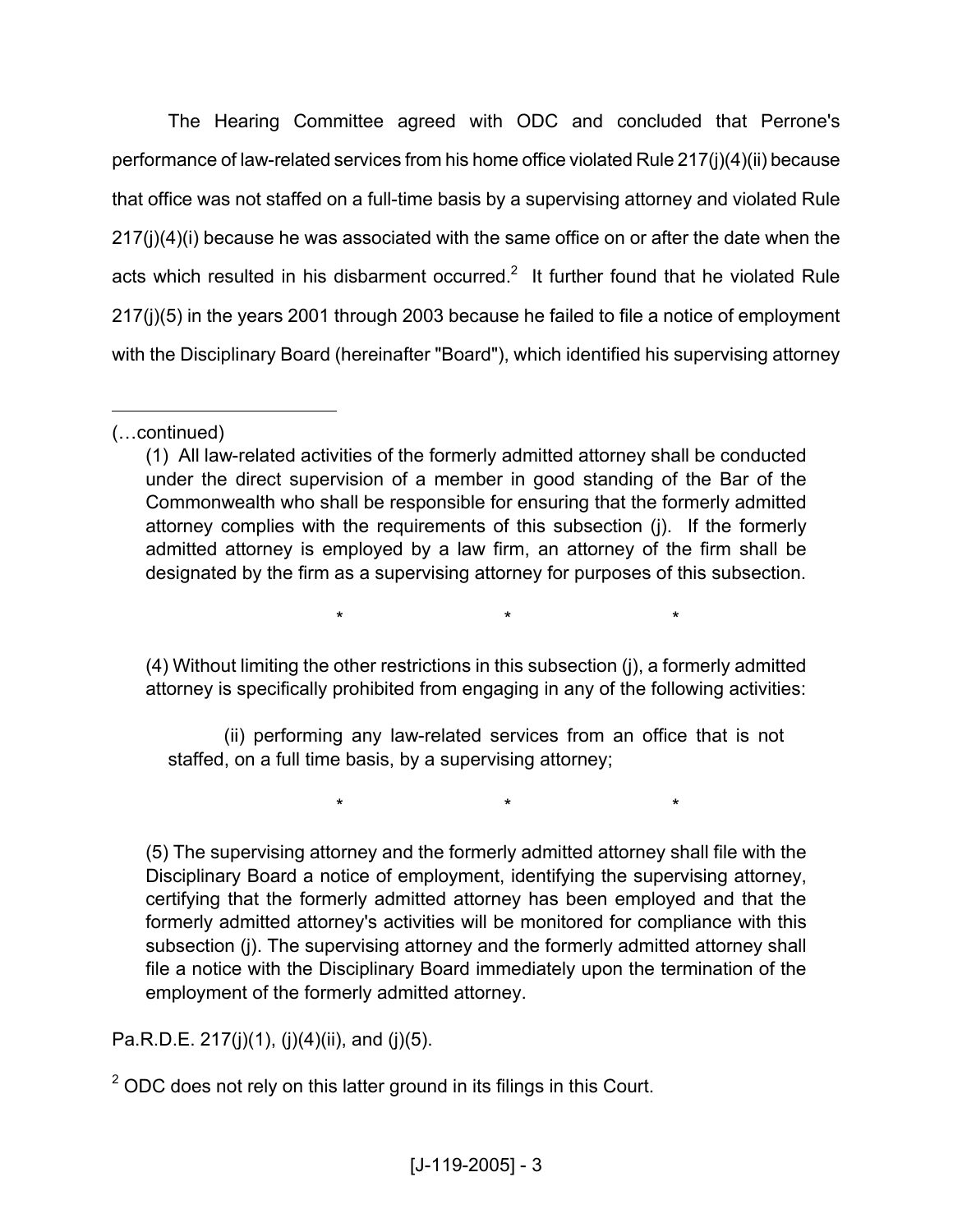and certified that he had been employed and that his activities would be monitored for compliance with Rule 217(j). Relying on Rule 217(i),<sup>3</sup> the Committee found that Perrone did not meet his burden under Rule 218(c)(3)(ii) of establishing that he possessed the moral qualifications, competency and learning in the law required for reinstatement. Further, the Committee found that Perrone's resumption of the practice of law would be detrimental to the integrity of the bar and subversive of the interests of the public.

The Board, however, disagreed with the Hearing Committee's interpretation of Rule 217(j) and recommended that we grant the petition for reinstatement. Initially, it noted that Perrone's conduct was not so egregious so as to preclude immediate consideration of his petition. The Board went on to find that Perrone satisfied his burden of demonstrating that he possesses the moral qualifications, competency and learning in the law necessary to practice law in this Commonwealth. Relying on the fact that Perrone had been disbarred for more than ten years, it further concluded that his resumption of the practice of lawwould neither be detrimental to the integrity and standing of the bar or administration of justice nor subversive of the public interest.

As to the Rule 217(j) issue, the Board cited the fact that Perrone and the attorneys for whom he worked were unaware of the rule until he was completing his reinstatement questionnaire in April of 2003, and Perrone believed that the rule did not apply to him because the text applies to a formerly admitted attorney who is "employed" by a law firm.

Pa.R.D.E. 217(i) (emphasis added).

 $3$  Rule 217(i) provides as follows:

A formerly admitted attorney shall keep and maintain records of the various steps taken by such person under these rules so that, upon any subsequent proceeding instituted by or against such person, proof of compliance with these rules and with the disbarment, suspension or transfer to inactive status order will be available. **Proof of compliance with these rules shall be a condition precedent to any petition for reinstatement.**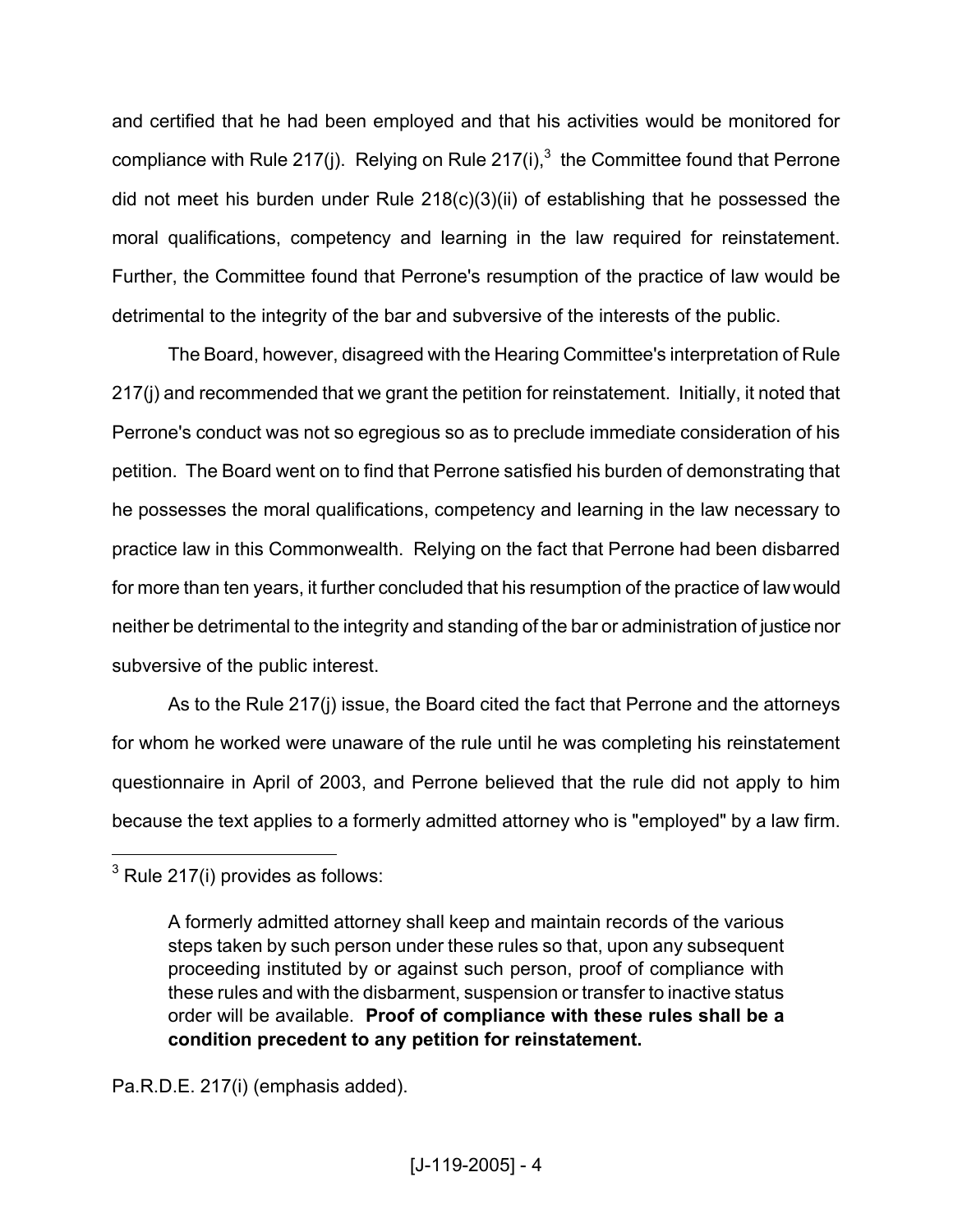Because Perrone was paid for his time and set his own hours, the Board noted that he reasonably believed that he was an independent contractor rather than a person "employed" by a firm. The Board concluded that:

[Perrone] did not violate the spirit and intent of Rule 217(j). It is clear that [Perrone] was directly supervised in his work and did not have client contact or engage in the practice of law while carrying out his paralegal activities. The evidence is not sufficient to find that [Perrone] intended to violate Rule 217(j).

Disciplinary Board Report at 11.

The Board determined that there is significant ambiguity in Rule 217(j) due to the concept of "employment" versus the performance of services as an independent contractor. It stated that oftentimes, the supervising attorney and the formerly admitted attorney<sup>4</sup> do not believe that they have an "employment" relationship. The Board concluded that "an independent contractor relationship conducted within the supervision of that attorney, need not nor should it violate the intent of Rule 217(j), which is to protect the public by preventing the unauthorized practice of law by formerly admitted attorneys." Disciplinary Board Report at 13. Two Board Members dissented and would have recommended that we deny reinstatement.

On June 6, 2005, our Court entered a Rule to Show Cause pursuant to Pa.R.D.E. 218(c)(6), directing Perrone to inform our Court why an order denying reinstatement should not be entered.<sup>5</sup> The parties have filed their responses to the Rule to Show Cause and oral

 $4\,$ A "formerly admitted attorney" is defined as a "disbarred, suspended or inactive attorney." Pa.R.D.E. 102(a).

 $5$  We directed the parties to address the following issues in their responses to the Rule to Show Cause:

<sup>(1)</sup> Whether a formerly admitted attorney violates Rule 217(j)(4)(ii) by performing law-related activities from an office that is not staffed, on a full (continued…)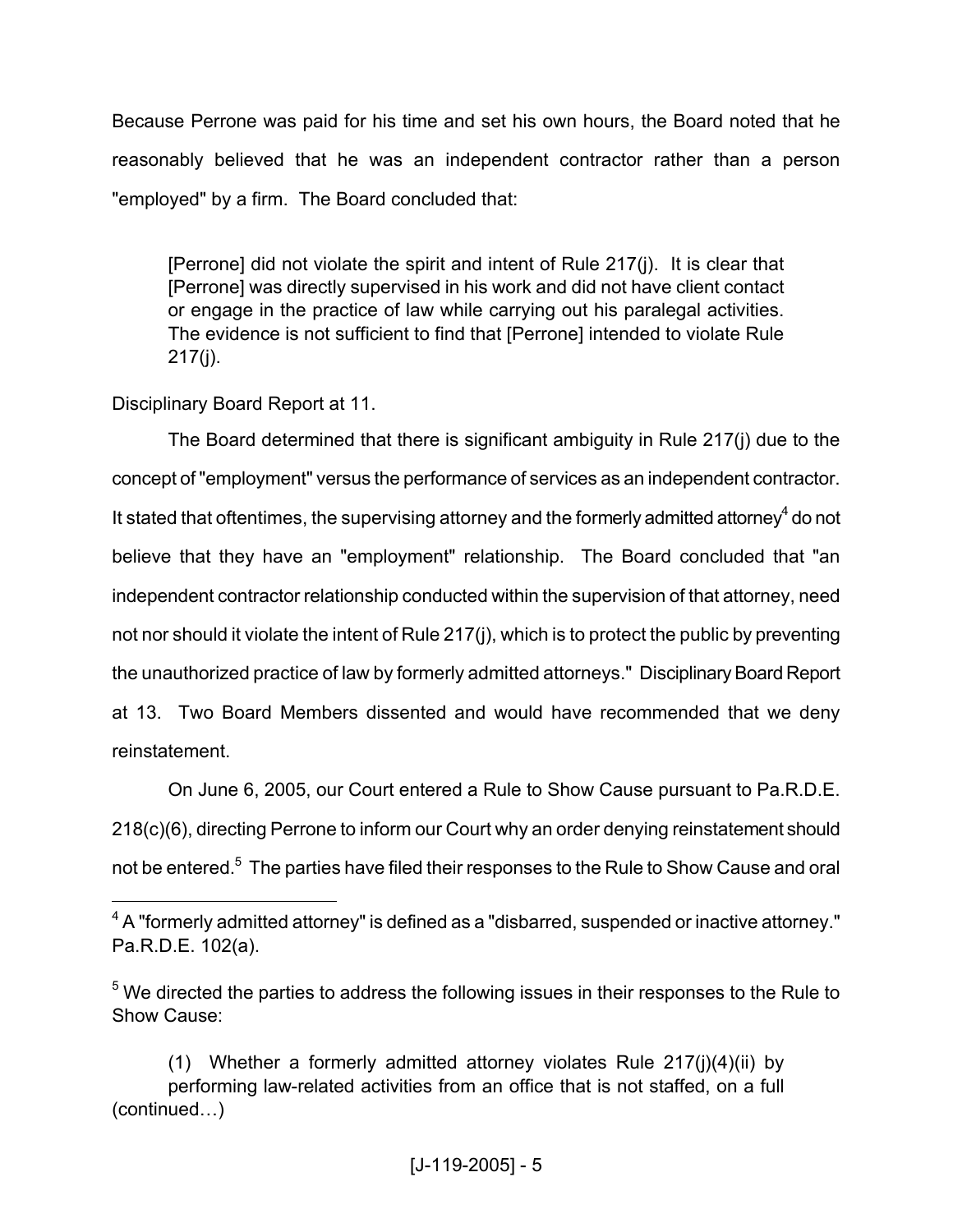argument before our Court was conducted on October 19, 2005. The matter is now ready for disposition.

In attorney disciplinary matters, we exercise *de novo* review, and we are not bound by the findings and recommendations of the Hearing Committee or the Disciplinary Board. Office of Disciplinary Counsel v. Kiesewetter, A.2d (Pa. 2005).

Our threshold inquiry in a reinstatement matter is whether the petitioner has demonstrated that his breach of trust was not so egregious that it precludes us from even considering his petition for reinstatement. Office of Disciplinary Counsel v. Keller, 506 A.2d 872 (Pa. 1986). We have already ruled on such issue in Perrone I, when we concluded that "[v]iewing Perrone's misconduct in light of this Court's previous holdings concerning reinstatement petitions, we cannot say that Perrone's misconduct was so deplorable that he can never be reinstated to the bar." Perrone I, 777 A.2d at 416.

We must next examine whether Perrone has met his burden of proving by clear and convincing evidence that his current resumption of the practice of law would not have a detrimental impact on the integrity and standing of the bar, the administration of justice, or the public interest, and that he has the moral qualifications, competency and learning in the law required for admission to practice law in this Commonwealth pursuant to Pa.R.D.E.

<sup>(…</sup>continued)

time basis, by a supervising attorney, when those services are provided on an independent contract basis.

<sup>(2)</sup> Whether a formerly admitted attorney's non-compliance with disciplinary rules demonstrates that he lacks the moral qualifications, competency and learning in the law necessary to practice law in the Commonwealth pursuant to Rule 218(c)(3)(i).

<sup>(3)</sup> Whether a formerly admitted attorney's non-compliance with disciplinary rules precludes the grant of reinstatement pursuant to Rule 217(i), which provides that proof of compliance with disciplinary rules shall be a condition precedent to granting a petition for reinstatement.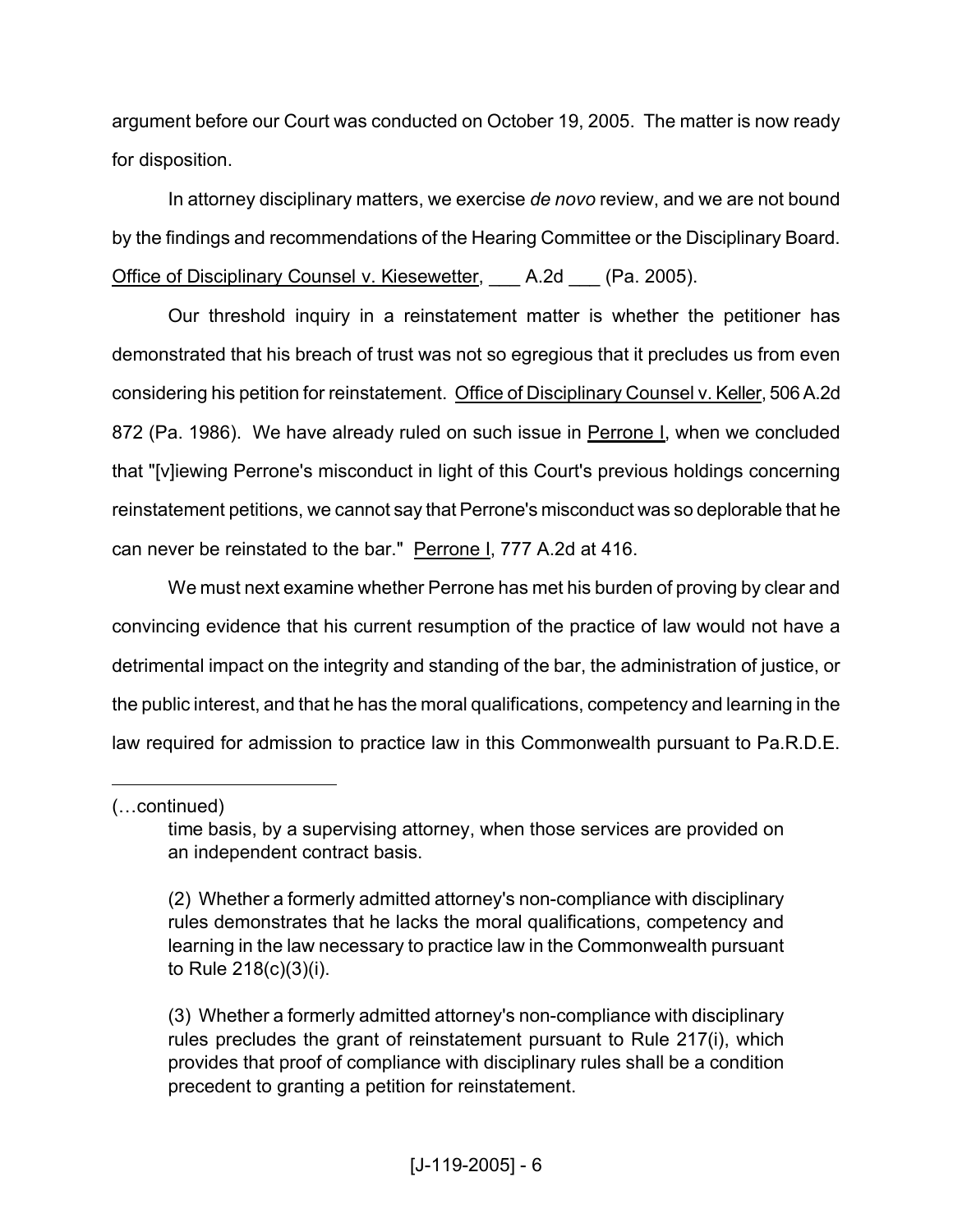218(c)(3)(i). In making this determination, we consider, *inter alia*, the amount of time that has passed since Perrone was disbarred, as well as his efforts at rehabilitation. In the Matter of Verlin, 731 A.2d 600 (Pa. 1999).

We emphasize that the point of contention between the parties does not focus on the passage of sufficient time since disbarment or Perrone's efforts at rehabilitation. Rather, the parties disagree as to whether Perrone's alleged non-compliance with Rule 217(j)(4) and (j)(5) demonstrates that he lacks the moral qualifications required to grant his petition for reinstatement. In order to resolve that issue, each subsection must be examined separately.

Initially, Perrone contends that *none* of the requisites of Rule 217(j) apply to him because subsections (j)(1) and (j)(5) use the terms "employed" and/or "employment" and Perrone performed his law-related services as an independent contractor rather than an employee. $6$  He emphasizes that the Board expressly found that his law-related services were fully supervised by another attorney, and relies on the fact that the Board recognized the ambiguity regarding Rule 217(j)'s application to formerly admitted attorneys performing paralegal services as independent contractors. Perrone argues that such ambiguity should not serve as a basis to deny his petition for reinstatement.<sup>7</sup>

Looking first to the applicability of subsection (j)(4), we conclude that Perrone is clearly bound by such rule. Subsection (j) begins by stating that a "formerly admitted attorney may

 $6$  For purposes of this opinion, we assume that Perrone was acting as an independent contractor, as do the parties, and make no legal determination in that regard.

 $7$  Perrone also argues that Rule 217(j) does not apply to him because it was adopted after he was already disbarred. This claim is refuted by the plain language of our order adopting the rule. Our December 7, 2000 order adopting Rule 217(j) expressly stated that the rule applied commencing January 1, 2001, to persons who were formerly admitted attorneys on the date of publication. As it is undisputed that Perrone was a formerly admitted attorney at that time, this claim fails.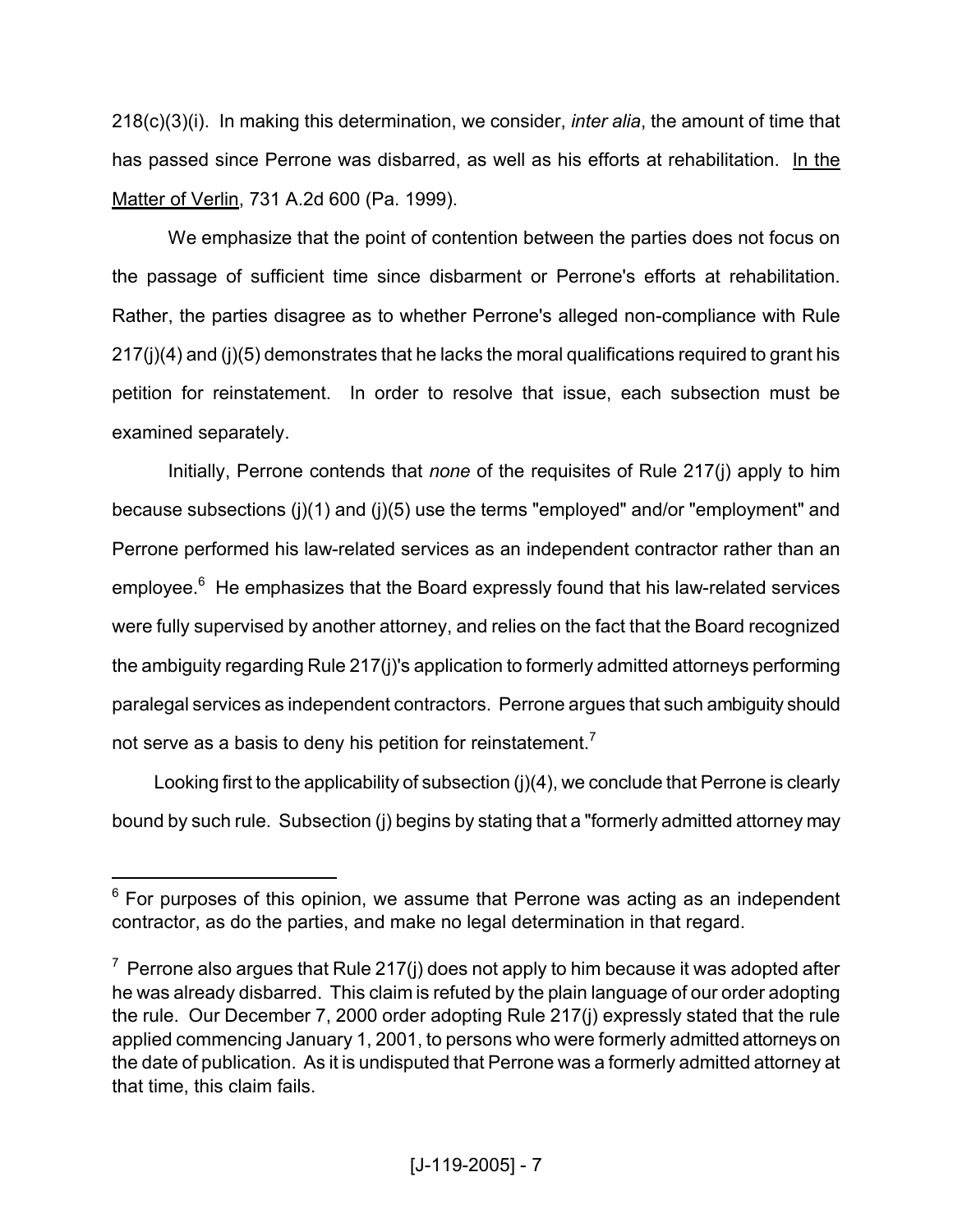not engage in *any form of law-related activities* . . .except in accordance with the following requirements." Pa.R.D.E. 217(j) (emphasis added). It is therefore clear that subsection (j) sets forth a global prohibition on the performance of *all* law-related activities unless they comply with the requirements of the rule, regardless of whether they are performed as an independent contractor or otherwise. Similarly, subsection (j)(4)(ii), states, "[w]ithout limiting the other restrictions in this subdivision (j)(4), a formerly admitted attorney is specifically prohibited from engaging in any of the following activities: . . . (ii) performing *any law-related services* from an office that is not staffed, on a full time basis, by a supervising attorney." Pa.R.D.E. 217(j)(4)(ii) (emphasis added). Thus, the plain language of the rule establishes that subsection (j)(4) applies to *all* law-related services performed by formerly admitted attorneys, regardless of the manner by which they are performed. To the extent that Perrone relies on the use of the terms "employed" or "employment" in subsections (j)(1) and (j)(5) as negating the applicability of (j)(4), we reject this contention as each subsection refers to separate obligations of a formerly admitted attorney.<sup>8</sup>

Our conclusion that subsection (j)(4) applies to formerly admitted attorneys performing law-related services as independent contractors is consistent with the purpose of Rule 217(j), which was adopted by our Court in December of 2000, in an effort to limit and regulate the law-related activities performed by disbarred or suspended attorneys. The rule was intended to balance the benefits of allowing a formerly admitted attorney to remain current in the law to enhance competency, while recognizing the significant policy

 $8$  In any event, we fail to see the logic in Perrone's reliance on subsection (j)(1). The first sentence of subsection (j)(1) requires that "all law-related activities" of a formerly admitted attorney be supervised. This clearly encompasses the services performed by Perrone. The second sentence of subsection (j)(1) explains that *if* the formerly admitted attorney is "employed by a law firm" an attorney of the firm shall be designated as supervising attorney. Assuming, as we have, that Perrone is an independent contractor, he would not be subject to the second sentence of subsection (j)(1), although he is clearly subject to the first.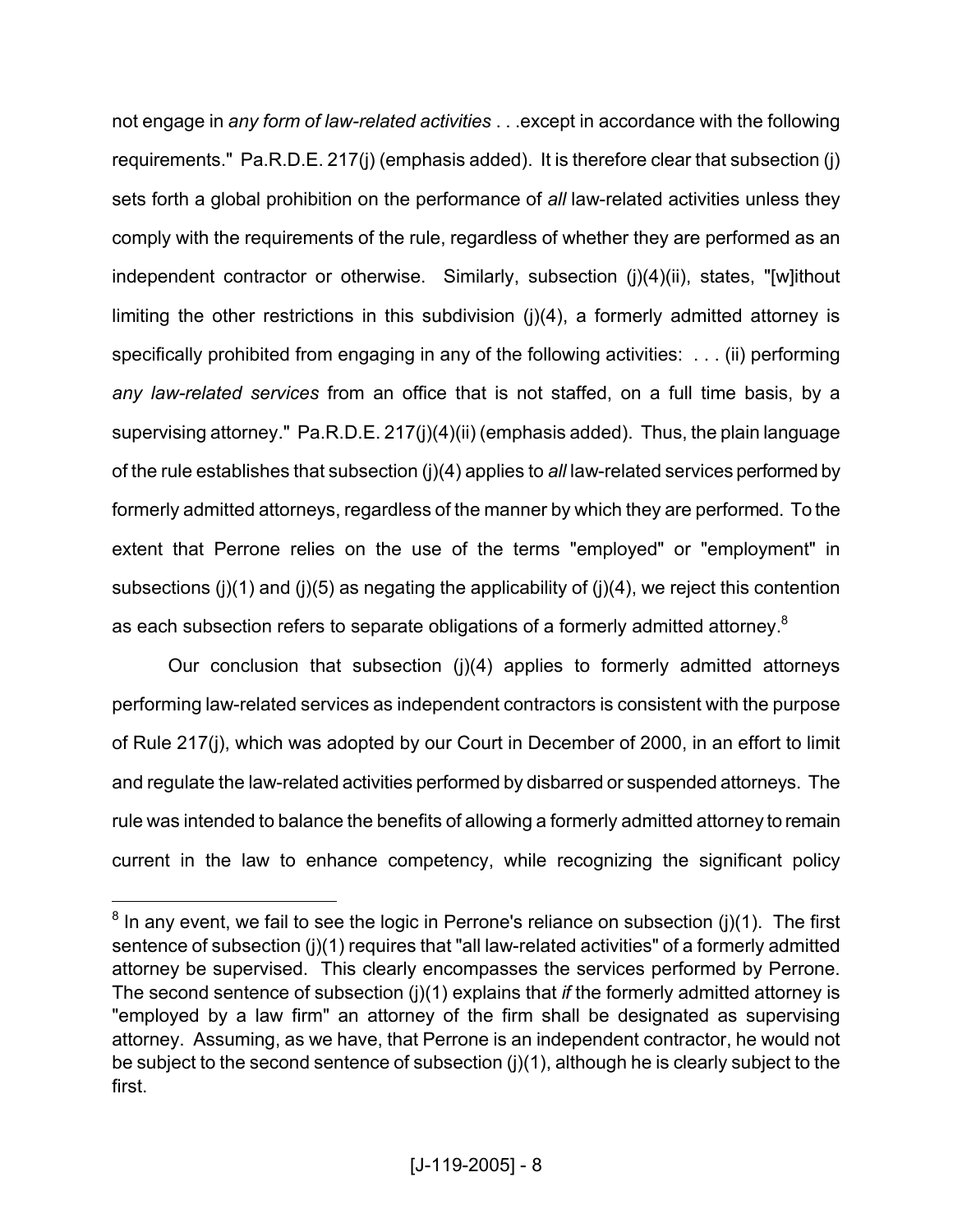considerations of preventing the unauthorized practice of law and avoiding public confusion regarding the status of a disbarred or suspended attorney.

Having concluded that Perrone is bound by Rule 217(j)(4), we must next consider whether his performance of law-related services at his home violated subsection (j)(4)(ii), which prohibits the performance of "any law-related services from an office that is not staffed, on a full time basis, by a supervising attorney." Pa.R.D.E. 217(j)(4)(ii). ODC argues that the rule requires a formerly admitted attorney to be physically present in the office of the attorneys who are supervising him. It maintains that such physical presence is necessary to ensure that the disbarred attorney is not representing himself as a lawyer, is not having physical contact with the client, and is not rendering legal advice.

Perrone contends that he has complied with subsection (j)(4)(ii) because he has performed law-related services while under the direct supervision of an attorney in a fullystaffed office. He argues that Rule 217(j)(4)(ii) does not suggest that the disbarred attorney has to be physically present in the law office at all times, but rather is intended to ensure responsible supervision of the work performed by the formerly admitted attorney. Perrone asserts that, taken to its logical conclusion, ODC's interpretation of the rule would prohibit a disbarred attorney from performing paralegal services in a law library or researching a legal matter from a computer at his desk at home. Perrone argues that it would be absurd to require the disbarred attorney's physical presence in the supervising attorney's office when the supervising attorney is ensuring that the disbarred attorney is not engaging in the practicing of law by having contact with clients or representing that he is a licensed attorney, which is the underlying purpose of the rule.

We agree with Perrone that ODC's interpretation of subsection (j)(4)(ii) is too restrictive and not in accordance with the mandate of the rule. The rule was intended to ensure accountability, not observation of each step of the process by which a disbarred or suspended attorney performs legal research and/or drafts memoranda. Simply put,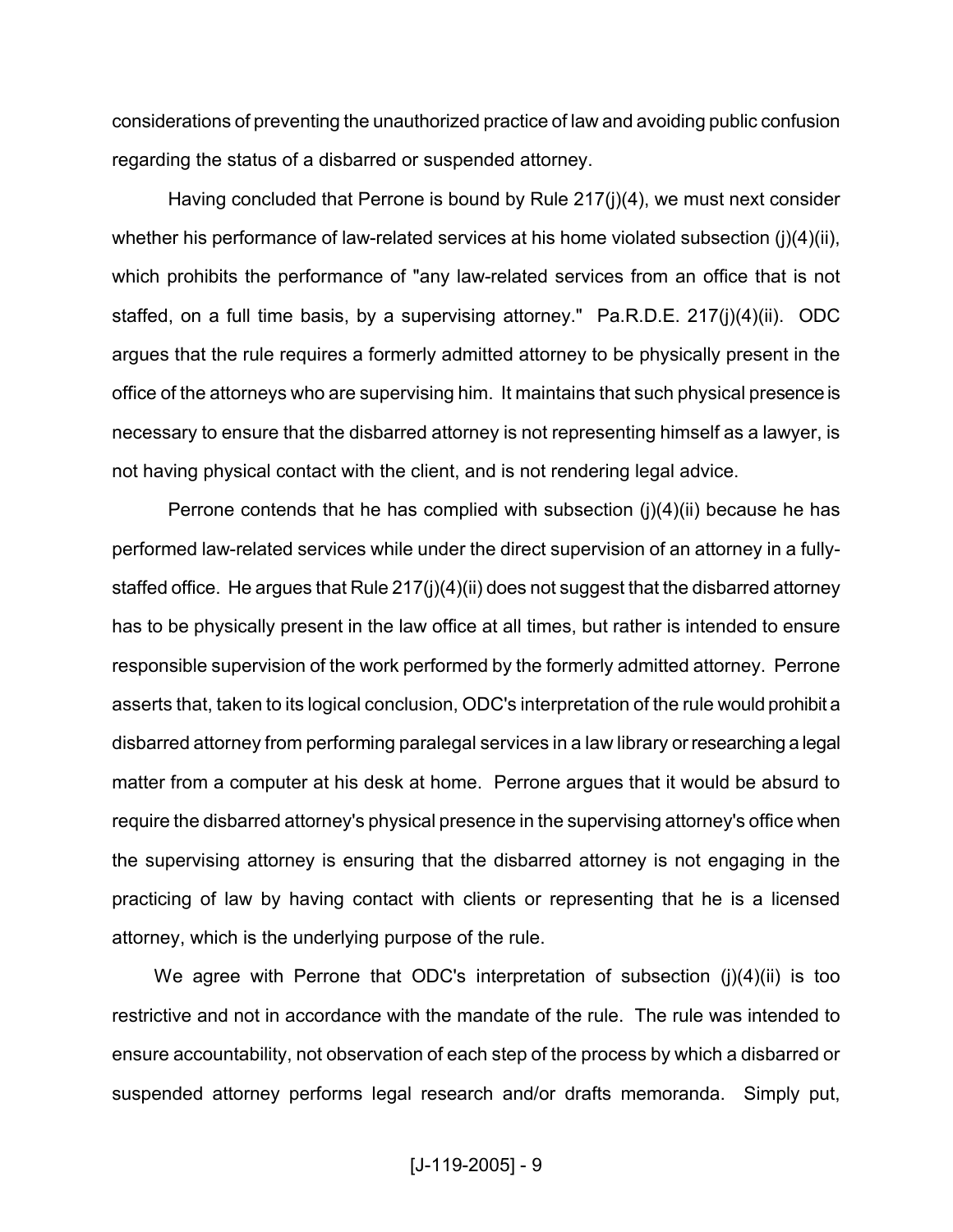subsection (j)(4)(ij) requires that there be a supervising attorney at a law office on a full-time basis to monitor the law-related services performed by a disbarred or suspended attorney. Pursuant to Rule 217(j)(6), the supervising attorney is subject to disciplinary action for any failure by either the formerly admitted attorney or the supervising attorney to comply with the provisions of subsection (j).

Upon an independent review of the record, we find that a supervising attorney was present at a law office on a full-time basis and directly monitored all of the law-related services performed by Perrone.<sup>9</sup> We therefore conclude that Perrone complied with the requisites of Pa.R.D.E. 217(j)(4)(ii).

Well I have contact with the client, I determine what needs to be done to service the client, and usually I would just call [Perrone] and I would ask him to research something for me or draft a memorandum for me or draft a pleading for me and then give it to me for my review and then submit it to typing.

Id. at 107-108. Mungello further testified that Perrone never held himself out as a practicing lawyer, never gave legal advice to any of the clients for which the work was performed, and never had client contact. Id. at 109. Mungello explained that his office is staffed full-time by himself, the supervising attorney. Id. at 113. He testified that Perrone did not work on any cases for clients who previously were clients of Perrone, id. at 113, that Perrone never appeared on behalf of a client, id. at 115, nor received, disbursed or handled client funds. Id. at 116.

Additionally, Perrone performed law-related services for other attorneys, including Randall Schauer, for whom he performed voluntary services, and Frank Farmer. Schauer testified that Perrone assisted him in preparing a complaint and that Schauer fully reviewed and signed the document for filing. Id. at 147, 148. Schauer further stated that Perrone never held himself out as a lawyer or gave legal advice. Id. at 150. Farmer likewise testified that he fully supervised whatever legal responsibilities Farmer had asked Perrone to performin (continued…)

<sup>&</sup>lt;sup>9</sup> Perrone performed law-related services primarily for Attorney Mark Donald Mungello. Mungello presumed that Perrone physically performed the services at Perrone's home, the law library, or the courthouse, as he did not perform them at Mungello's law office. Notes of Testimony, November 10, 2003, at 126-127. When asked what his role was in supervising Perrone, Mungello stated: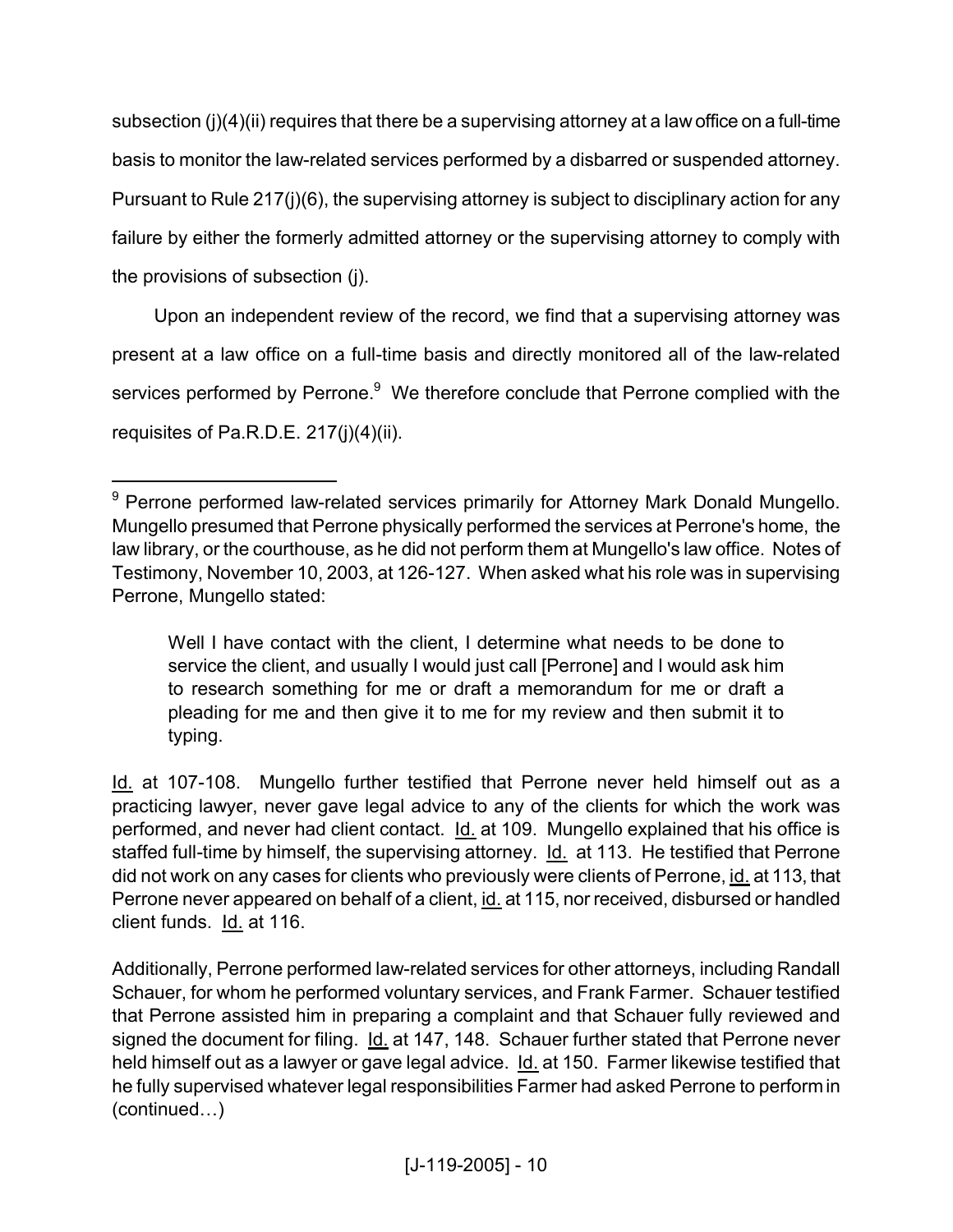We next examine the applicability of subsection (i)(5), which refers to the filing of a "notice of employment" to inform the Board of the individual in the law firm who is acting as the supervising attorney. As noted, subsection (j)(5) states:

(5) The supervising attorney and the formerly admitted attorney shall file with the Disciplinary Board a notice of employment, identifying the supervising attorney, certifying that the formerly admitted attorney has been employed and that the formerly admitted attorney's activities will be monitored for compliance with this subsection (j). The supervising attorney and the formerly admitted attorney shall file a notice with the Disciplinary Board immediately upon the termination of the employment of the formerly admitted attorney.

Pa.R.D.E. 217(j)(5).

Unlike subsection (j)(4), which refers to "all law-related services," subsection (j)(5) speaks in terms of "employment." This provision was intended to serve as the vehicle by which the law-related activities of a formerly admitted attorney are reported to the Board and monitored. Admittedly, however, because the provision is couched in terms relating to "employment," it could lead an attorney to reasonably believe that the filing of a "notice of employment" is only required if the formerly admitted attorney is performing law-related services as an employee of a law firm. We therefore conclude that Perrone's failure to comply with subsection (j)(5) until notified by ODC does not adversely reflect on his fitness

(…continued)

his paralegal capacity. Id. at 169. He reiterated the testimony of Mungello and Schauer regarding Perrone's compliance with the restrictions on formerly admitted attorneys.

Finally, Perrone himself testified that he has always acted under the supervision of a lawyer in every paralegal job he had performed.  $Id.$  at 203 He further stated that he never held himself out as an attorney, did not give legal advice to clients, did not provide services to clients he previously represented prior to disbarment, did not have client contact, and did not appear in court. Id. at 230-231. ODC presented no evidence to the contrary.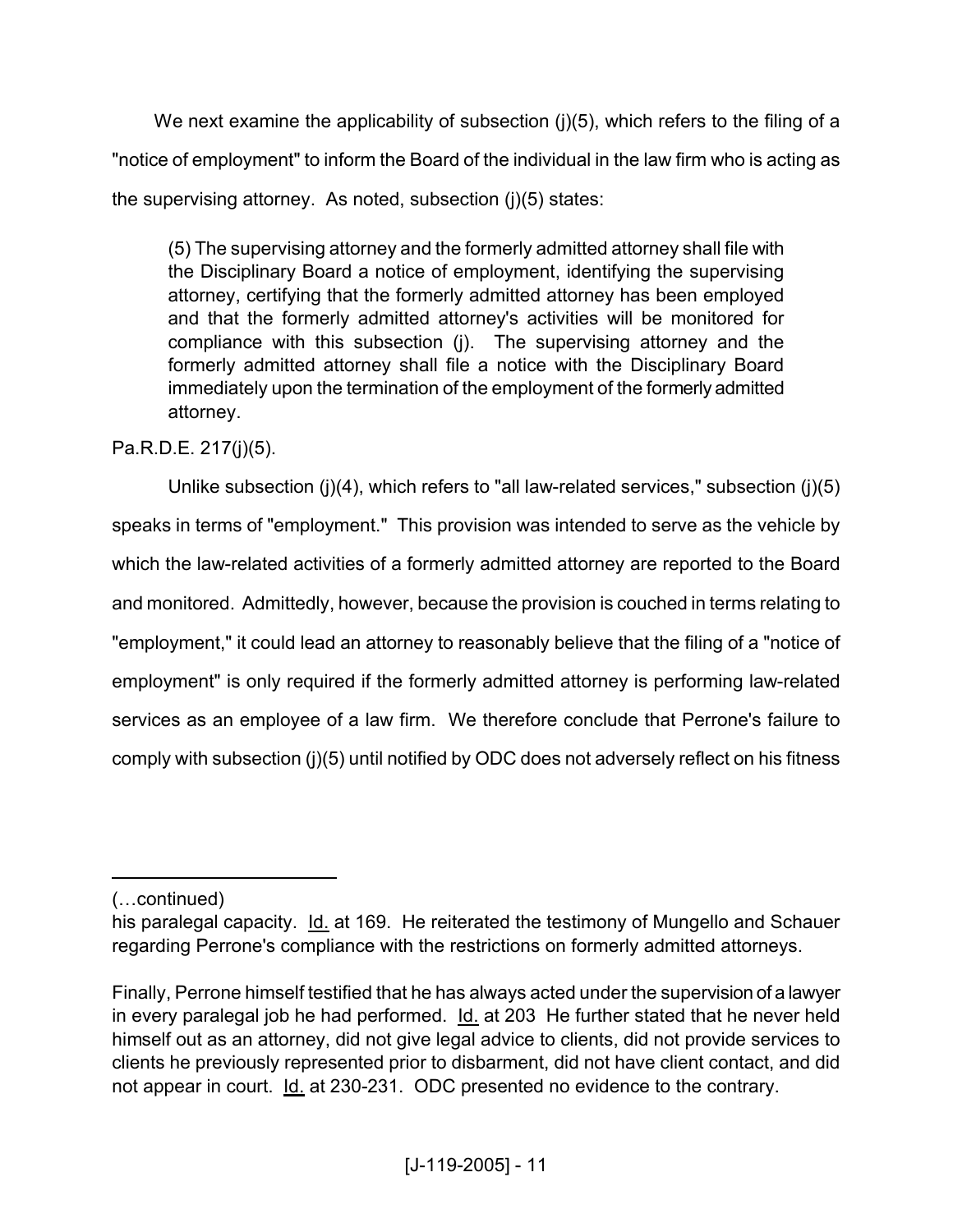to practice law and should not serve a basis for the denial of his petition for reinstatement.<sup>10</sup> To clarify proper application, we hereby refer subsection (j)(5) to the Board for prompt consideration and amendment to encompass the reporting of all law-related services performed by formerly admitted attorneys, regardless of the nature of the relationship between the formerly admitted attorney and the supervising attorney.

Having determined that Rule 217(j) may not serve an as impediment to granting Perrone's petition for reinstatement, we proceed to examine whether reinstatement is otherwise warranted. It is now over four years since we denied Perrone's first reinstatement petition and well over twelve years since he was disbarred retroactively to September of 1993. We find that the concerns that prevented us from granting reinstatement in 2001 have dissipated. This Court recognizes that Perrone's misconduct in misappropriating public funds earmarked for indigent representation undermined the core of the legal system and rendered him unfit to practice law. We conclude, however, that sufficient time has passed to dissipate the detrimental effect Perrone's misconduct had upon the integrity and standing of the bar and on the administration of justice. Moreover, the record is undisputed that Perrone has engaged in significant *pro bono* and community activity since the last reinstatement hearing.<sup>11</sup> He has heeded our Court's warning and has now demonstrated by clear and convincing evidence his fitness to resume the practice of law in this Commonwealth.

 $10$  To be precise, Perrone violated subsection (j)(5) from January 1, 2001, the effective date of Rule 217, through August 25, 2003, when he filed a notice of employment upon the suggestion of ODC.

 $11$  Perrone presented evidence that he has performed services for Meals on Wheels and Saint Gabriel's Hall, a juvenile detention facility. He also advocated prisoners' rights through the Prison Society, coached Little League, was active in his parish, and spearheaded a neighborhood group to work to resolve a traffic problem in his local community.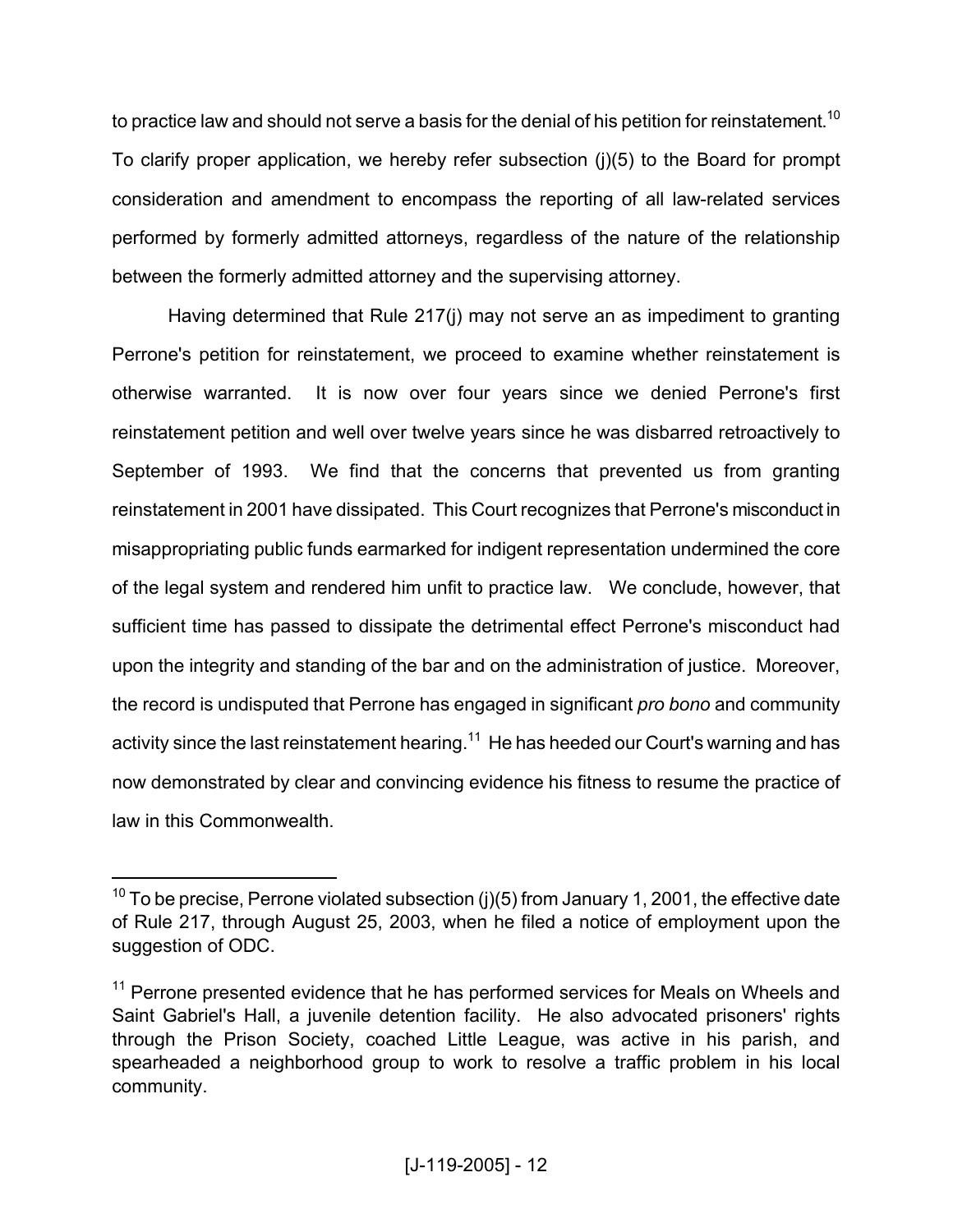Accordingly, the Rule to Show Cause is discharged, the petition for reinstatement is granted, and Perrone is reinstated to the practice of law. Further, pursuant to Pa.R.D.E. 218(e), Perrone is directed to pay the expenses incurred by the Board in the investigation and processing of the petition for reinstatement.

Mr. Justice Castille, Madame Justice Newman and Mr. Justice Saylor join the opinion.

Former Justice Nigro did not participate in the decision of this case.

Mr. Justice Baer files a concurring opinion.

Mr. Justice Eakin files a dissenting opinion.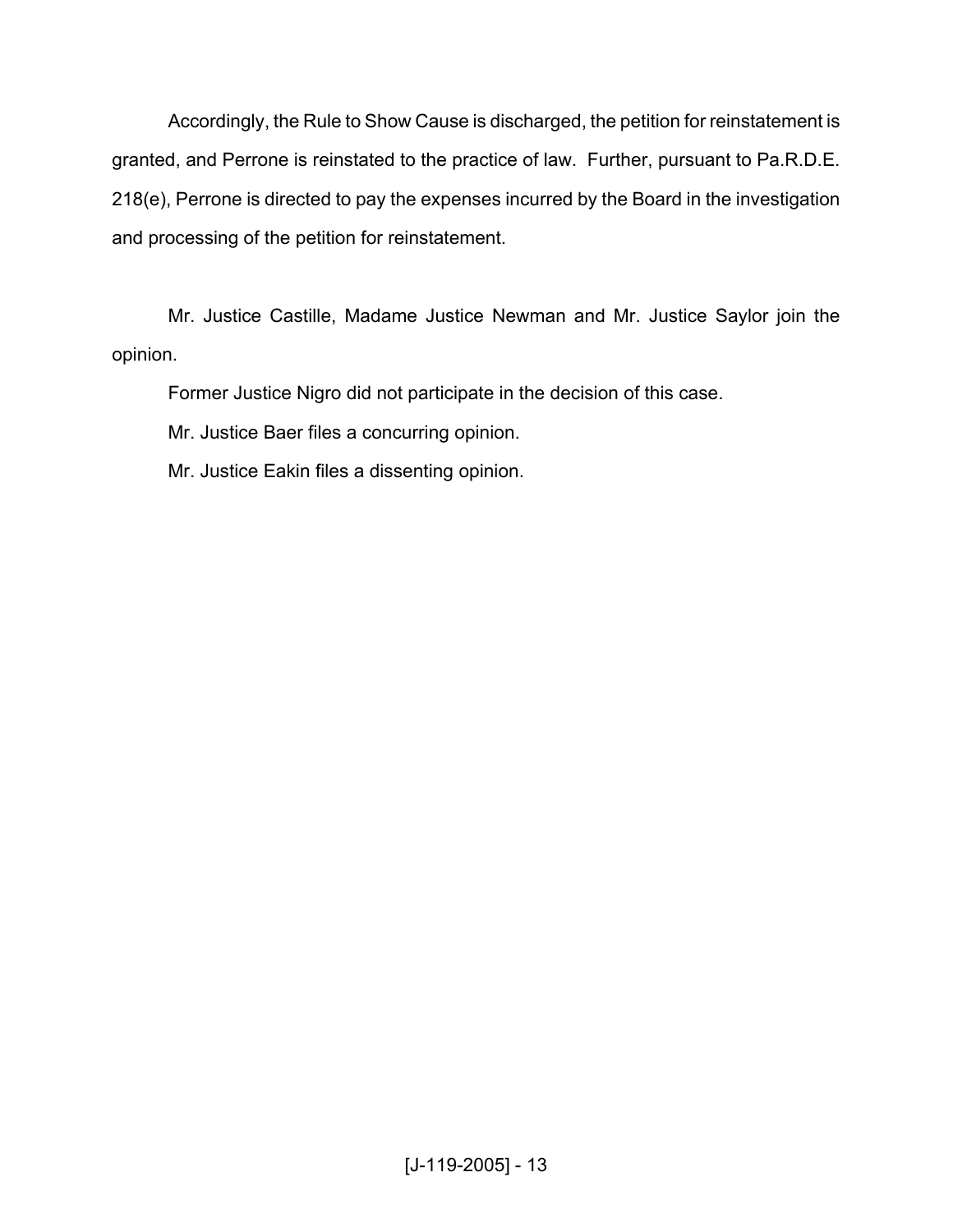## **[J-119-2005] IN THE SUPREME COURT OF PENNSYLVANIA**

## **CAPPY, C.J., CASTILLE, NIGRO, NEWMAN, SAYLOR, EAKIN, BAER, JJ.**

| IN THE MATTER OF             | : No. 959 Disciplinary Docket No. 2                     |
|------------------------------|---------------------------------------------------------|
| <b>WILLIAM JAMES PERRONE</b> | : Disciplinary Board No. 74 DB 1993                     |
|                              | : Attorney Registration No. 19412<br>: (Chester County) |
|                              | : ARGUED: OCTOBER 19, 2005                              |

# **CONCURRING OPINION**

### **MR. JUSTICE BAER DECIDED: JUNE 20, 2006**

I agree with, and join, the Majority's decision reinstating petitioner, James Perrone, to the practice of law. I write separately on two points. First, to note my view that the interpretation of the language of Pa.R.D.E. 217(j)(4)(ii) as advocated by the Office of Disciplinary Counsel (ODC), which construes such the language as restricting formerly admitted attorneys from performing law-related services at a physical location other than an office staffed by a full-time supervising attorney, is reasonable. Second, I write to distance myself from the final sentence of footnote 8 of the Majority's opinion stating that because Perrone is an independent contractor, he would not be subject to the second sentence of Rule 217 (j)(1).

Pa.R.D.E. 217(j)(4)(ii) provides as follows:

(4) Without limiting the other restrictions in this subsection (j), a formerly admitted attorney is specifically prohibited from engaging in any of the following activities: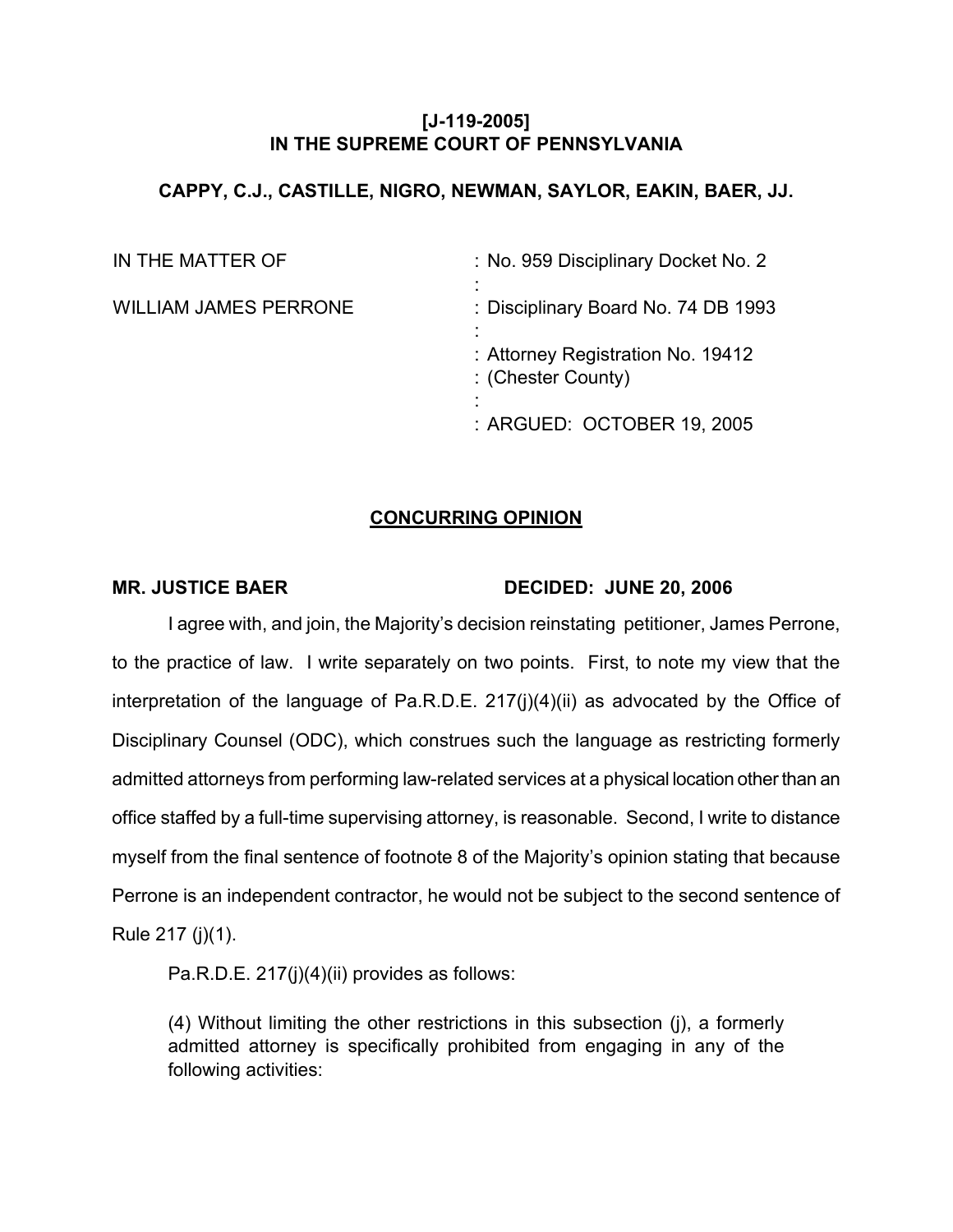(ii) performing any law-related services from an office that is not staffed, on a full time basis, by a supervising attorney;

As noted by the Majority, ODC argues that this provision requires a formerly admitted attorney to be physically present in the office of a supervising attorney and that such physical presence is necessary to ensure that the disbarred attorney is not representing himself as a lawyer, is not having physical contact with clients, and is not rendering legal advice. The Majority rejects such an interpretation as too restrictive and concludes that the language of the Rule was not intended to limit formerly admitted attorneys regarding the physical location of where their work must be performed. The Court notes, "we agree with Perrone that ODC's interpretation of subsection (j)(4)(ii) is too restrictive and not in accordance with the mandate of the rule. The rule was intended to ensure accountability, not observation of each step of the process by which a disbarred or suspended attorney performs legal research and/or drafts memoranda." Maj. Slip Op. at 9. While such an interpretation of the rule is reasonable, I am not so sure it is better than the view articulated by ODC. Certainly, there is some legitimacy to ODC's view that direct physical oversight of a formerly admitted attorney's work is preferable to the remote supervision of such work by a full-time attorney in a staffed office. Indeed, if the majority's interpretation of the applicable clause is correct, it would make no sense to require the supervising attorney to work full-time in a staffed office. Accordingly, I believe it would be best to refer the matter to the Disciplinary Board for further consideration of the rule and to make a determination whether direct or remote supervision of formerly admitted attorneys is preferable.

While I believe ODC's interpretation is reasonable and possibly the better way of reading the rule, I do not fault Perrone, in any case, for not abiding it in this regard as, in my view, the rule is ambiguous as to its meaning and Perrone was in good faith in his position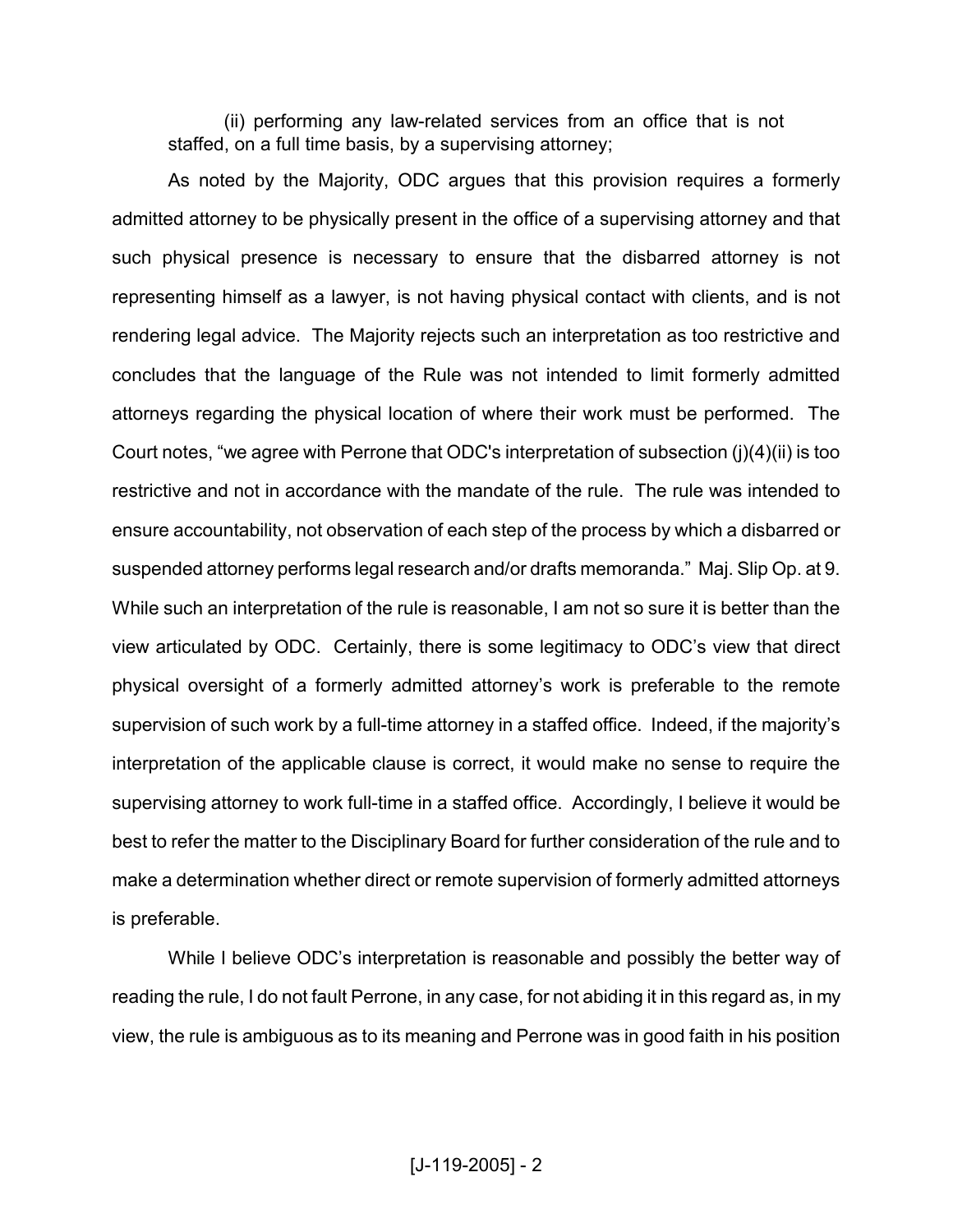that he did not intend to violate the rule by working from his home office. Thus, as noted, I join the Majority's conclusion that Perrone should be reinstated to the practice of law.

My final point focuses on the last sentence appearing in footnote 8 of the Majority opinion. Specifically, in discussing whether Perrone is subject to Rule 217(j) because, as he claims, he is an independent contractor, the Majority, in footnote 8, notes that "assuming, as we have, that Perrone is an independent contractor, he would not be subject to the second sentence of subsection (j)(1), although he is clearly subject to the first." Maj. Slip Op. at 8 n.8. Because the fine point of whether Perrone is subject to this specific clause of subsection (j)(1) is not before us, I would not definitively speak to its applicability.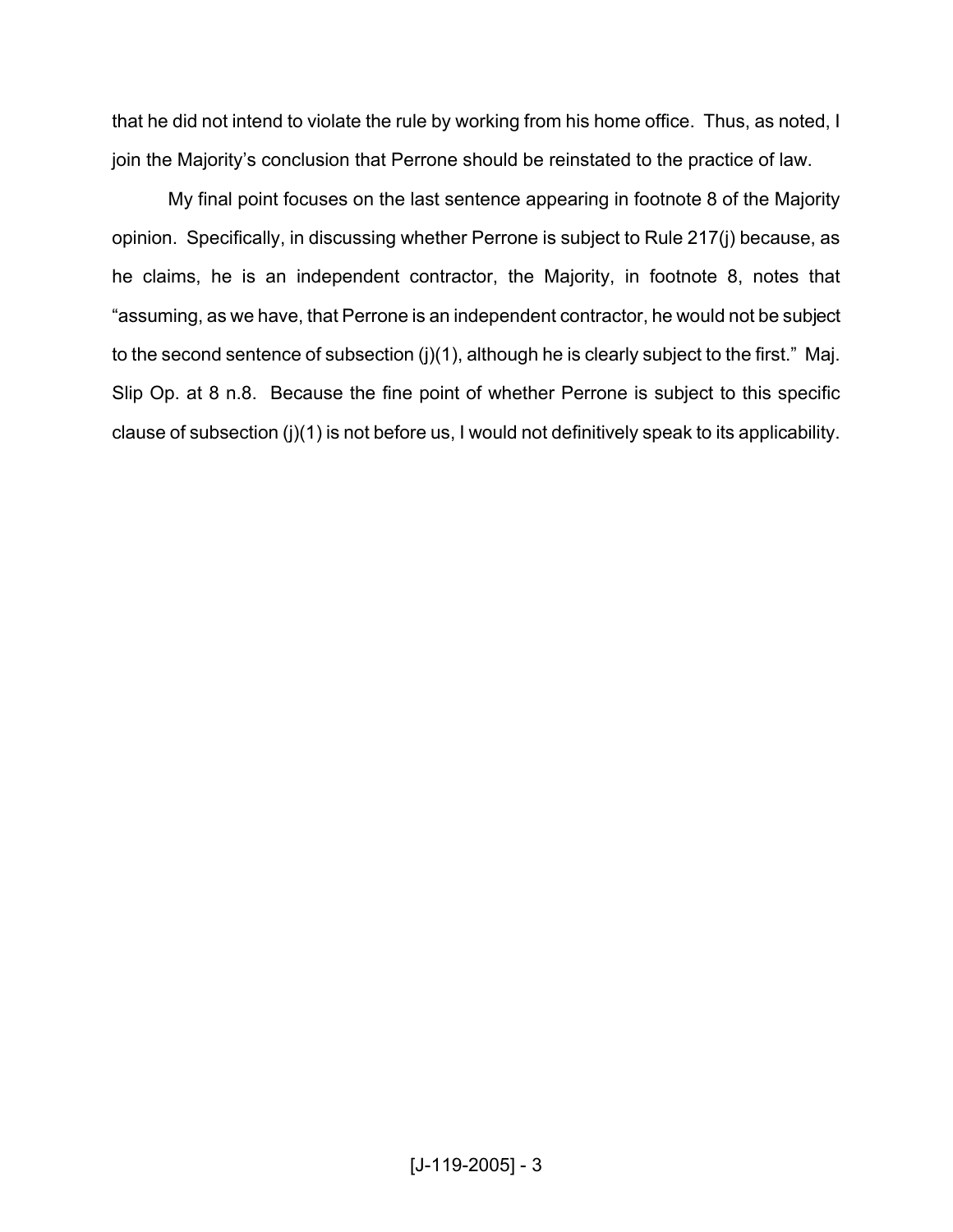# **[J-119-2005] IN THE SUPREME COURT OF PENNSYLVANIA**

| IN THE MATTER OF             | : No. 959 Disciplinary Docket No. 2                     |
|------------------------------|---------------------------------------------------------|
| <b>WILLIAM JAMES PERRONE</b> | : Disciplinary Board No. 74 DB 1993                     |
|                              | : Attorney Registration No. 19412<br>: (Chester County) |
|                              | : ARGUED: OCTOBER 19, 2005                              |

## **DISSENTING OPINION**

#### **MR. JUSTICE EAKIN DECIDED: JUNE 20, 2006**

I agree that Pa.R.D.E. 217(j) applies to petitioner, and that a lawyer need not do all work at the physical location of the supervising attorney's office to comply with Pa.R.D.E. 217(j)(4)(ii). However, I disagree that petitioner is somehow excused from the requirements of Pa.R.D.E. 217(j)(5).

Neither Perrone nor his proffered supervising attorney notified the Disciplinary Board of his performance for pay of "law-related activities." Perrone seeks to excuse this failure by styling himself an "independent contractor,"<sup>1</sup> not a mere employee. However, to be a truly independent contractor, he would have to violate the Rule's requirement of direct supervision. That is, he cannot have complied with Pa.R.D.E. 217(j)(1)'s requirement of

 $1$  The majority states the parties concede Perrone was an independent contractor. See Majority Slip Op., at 7 n.6. However, Office of Disciplinary Counsel (ODC) states in its brief that "Perrone was 'employed' by these individuals [referring to alleged supervising attorneys]." ODC Brief, at 15. I cannot conclude that ODC conceded Perrone was not an employee subject to (j)(5), nor do I find any logic in excusing an independent contractor from the reporting requirement.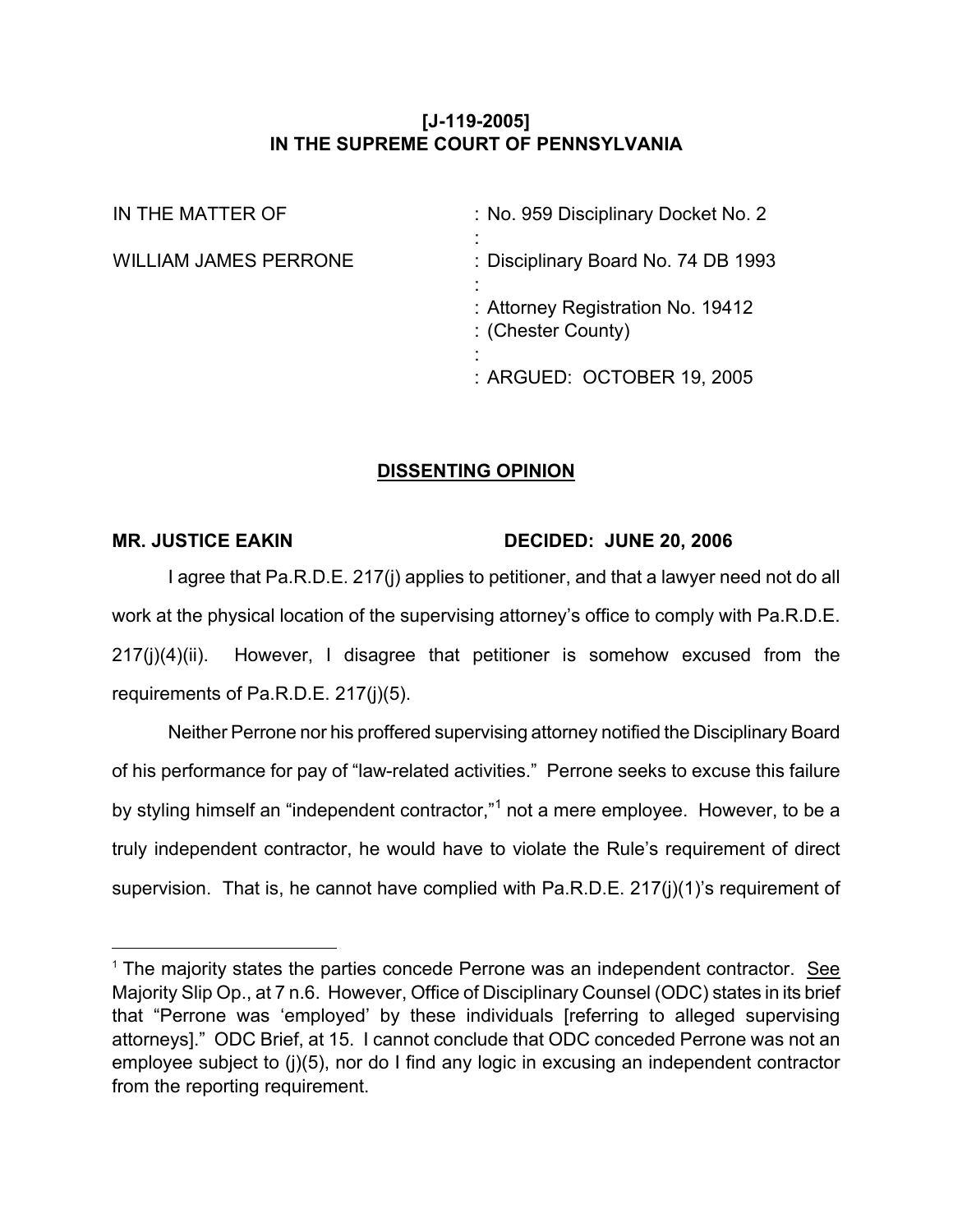direct supervision and still be an independent contractor; conversely, if he did perform as an independent contractor, he cannot have complied with subsection  $(j)(1)$ .

While no hard and fast rule exists to determine whether a relationship is that of employer-employee or owner-independent contractor, the analysis is not different merely because the services are law-related. Our case law is replete with guidelines and factors that must be taken into consideration when making this determination:

Control of manner work is to be done; responsibility for result only; terms of agreement between the parties; the nature of the work or occupation; skill required for performance; whether one is engaged in a distinct occupation or business; which party supplied the tools; whether payment is by the time or by the job; whether work is part of a regular business of the employer, and … the right to terminate the employment at any time.

Universal Am-Can, Ltd. and AIAC v. Workers' Compensation Appeal Board (Minteer), 762 A.2d 328, 333 (Pa. 2000) (internal citations omitted) (quoting Hammermill Paper Company v. Rust Engineering Company, 243 A.2d 389, 392 (Pa. 1968)).

"Whether some or all of these factors exist in any given situation is not controlling." Id. (quoting J. Miller Co. v. Mixter, 277 A.2d 867, 869 (Pa. Cmwlth. 1971)). While each factor is relevant, control over the work to be completed and the manner in which it is to be performed have become dominant considerations and are the primary factors in determining employee status. Id. (collecting cases). In an employer-employee relationship, the employer controls the result of the work and has the right to direct the way in which it shall be done, whereas in an owner-independent contractor relationship, the independent contractor has exclusive control over the manner of performing it, being responsible only for the result. Moon Area School District v. Garzony, 560 A.2d 1361, 1367 (Pa. 1989) (quoting Feller v. New Amsterdam Casualty Co., 70 A.2d 299, 300 (Pa. 1950)). Broadly stated, if an individual is under the control of an employer, the individual is an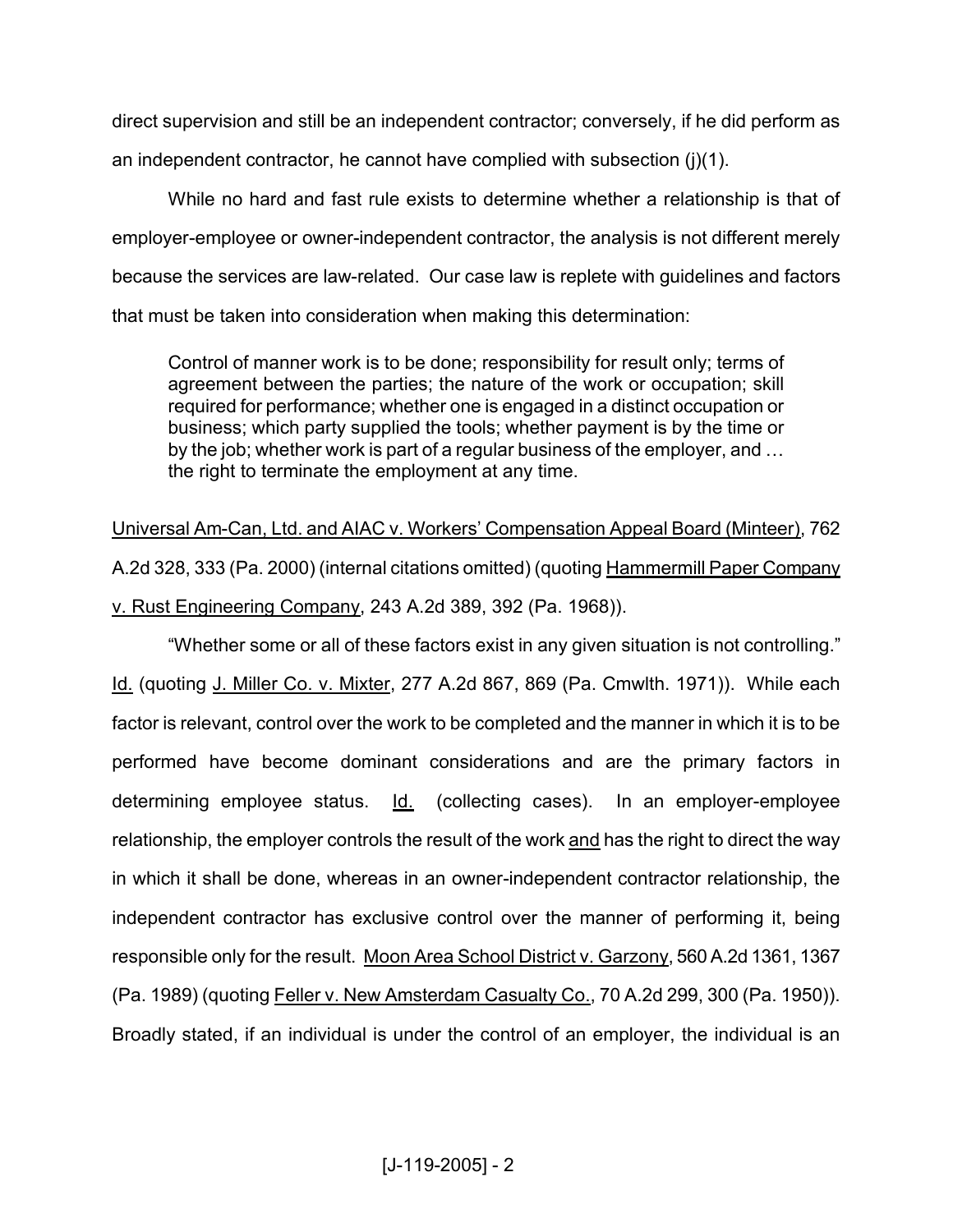employee; if the individual is not under such control, he is an independent contractor. Id. (quoting Feller, at 300).

"[I]nspection of the progress of work does not require … an inference of exclusive control over the manner of performance of the work, but rather only of interest in the result." Cox v. Caeti, 279 A.2d 756, 758 (Pa. 1971) (citing Murrin v. Rifugiato, 96 A.2d 865 (Pa. 1953)). "Where control is not reserved over the means, the relationship is that of independent contractor, and conversely, where such control is reserved, the relationship is that of … employee." Commonwealth v. Continental Rubber Works, 32 A.2d 878, 880 (Pa. 1943) (quoting Kelley v. Delaware, L. & W. R. Co., 113 A. 419, 420 (Pa. 1921)).<sup>2</sup>

Because an independent contractor works without another having the ability to control the manner or means in which the independent contractor's work is completed, Perrone cannot be both an independent contractor and under the direct supervision of another individual. See e.g. Universal Am-Can, at 333; Garzony, at 1367; Continental

 $2$  This Court recently interpreted a section of the Unemployment Compensation Law that presumes when individuals perform services for wages they are employees:

Services performed by an individual for wages shall be deemed to be employment subject to this act, unless and until it is shown to the satisfaction of the department that--(a) such individual has been and will continue to be free from control or direction over the performance of such services both under his contract of service and in fact; and (b) as to such services such individual is customarily engaged in an independently established trade, occupation, profession or business.

<sup>43</sup> P.S. § 753(I*)*(2)(B). Like the common law standard for determining whether an individual is an employee or independent contractor, this section focuses on whether an individual is subject to control by another. This Court interpreted "independently" according to its common and approved usage, see 1 Pa.C.S. § 1903(a), and concluded "independent" means "not subject to control by others …." Danielle Viktor, Ltd. v. Department of Labor and Industry, 892 A.2d 781, 794-95 (Pa. 2006) (citing Webster's Third New International Dictionary 1148 (1986)). This Court similarly defined "dependent" according to its common and approved usage and concluded it meant "unable to exist, sustain oneself, or act suitably or normally without the assistance or direction of another ...." Id., at 795 (citing Webster's Third New International Dictionary 604).